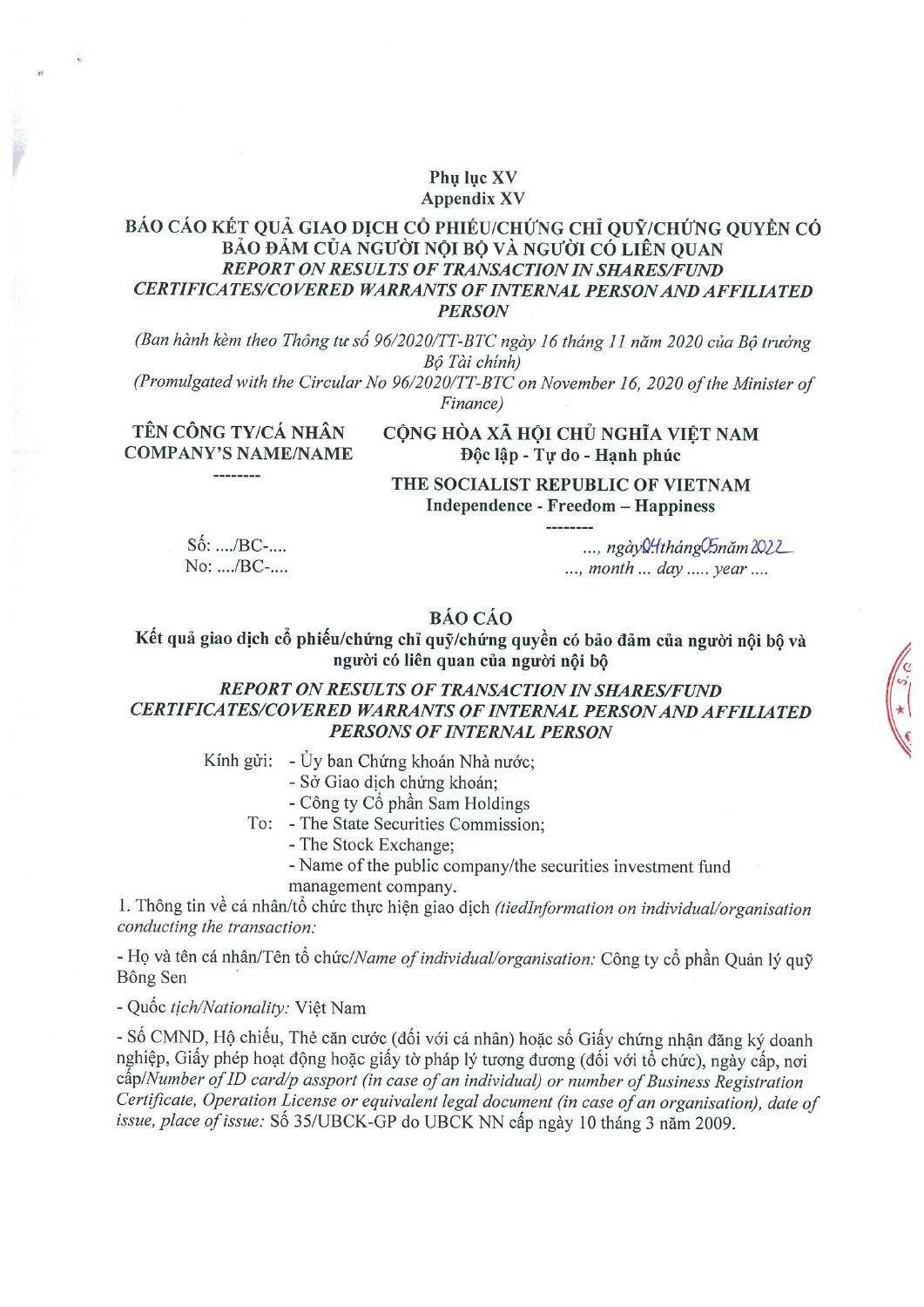- Dia chi lien h?/Dia chi tr\1 s& chfnh/ *Contact address/address of head office:* 

- Diên thoai/*Telephone*: Website: Fax: Email: .....

https://lotuscapital.vn/

- Chức vụ hiện nay tại công ty đại chúng, công ty quản lý quỹ (nếu có) hoặc mối quan hệ với công ty đại chúng, công ty quản lý quỹ/Current position in the public company, the fund *management company (if any) or relationship with the public company, the fimd management company:* bên có liên quan với người nội bộ

- Chuc *V\I* t(li cong ty d(li chung, cong ty guan ly guy t(li ngay dang ky giao dich (nSu *col position at the public company, the fund management company on the registration date (if any):* ... ... và ngày không còn là người nôi bô hoặc người có liên quan của người nôi bô của công ty đại chúng, công ty quản lý quỹ: ....... (nêu rõ lý do)/and the date when he/she is no longer an internal *person or affiliated person of internal person of the public company, the fund management company (specify the reason):* 

*\*: M11c nay chi danh cha truimg hop sau khi dang ky giao d/ch, d6i tu(fng dang ky kh6ng con la*  nguời nội bộ hoặc người có liên quan của người nội bộ của công ty đại chúng, công ty quản lý *quy/This item is only for cases in which the person subject to registration, after the trading registration, is no longer the internal person or affiliated person of internal person of the public company, fund management company.* 

2. Thông tin về người nội bộ của công ty đại chúng/quỹ đại chúng là người có liên quan của cá nhan/t6 chfrc th\fC hi?n giao dich *(d6i v6'i truong h(fp ngu&i th!(c hifn giao d/ch la ngu&i c6 lien quan cua ngu&i n9i b9 cua c6ng ty dr;ii chunglquy dr;ii chung)llnformation on the internal person of the public company/public fond who Is the affiliated person of individual/organisation conducting transaction (in case the person who conduct transaction is the affiliated person of internal person of the public company/publlc fund):*

- Họ và tên người nội bộ/Name of internal person: NGUYỄN MINH TÙNG

- Qu6c *I/ch/Nationality:* Vi?t Nam

- Số CMND, Hộ chiếu, Thẻ căn cước/ID *card/Passport No.:* 

- Dia chi thu&ng *tru.!Permanent address:* 

- Điện thoại liên hệ/*Telephone:* Fax: ...................

Email:

- Chức vụ tại công ty đại chúng, công ty quản lý quỹ tại ngày cá nhân/tố chức nêu tại mục 1 đăng ký giao *dich/Position in the public company, the fund management company on the date when the individual/organisation mentioned in item 1 registers for the transaction:* Thành viên HĐQT

- Chức vụ hiện nay tại công ty đại chúng, công ty quản lý quỹ*/Current position in the public company, the fund management company:* Phó Tông giám đốc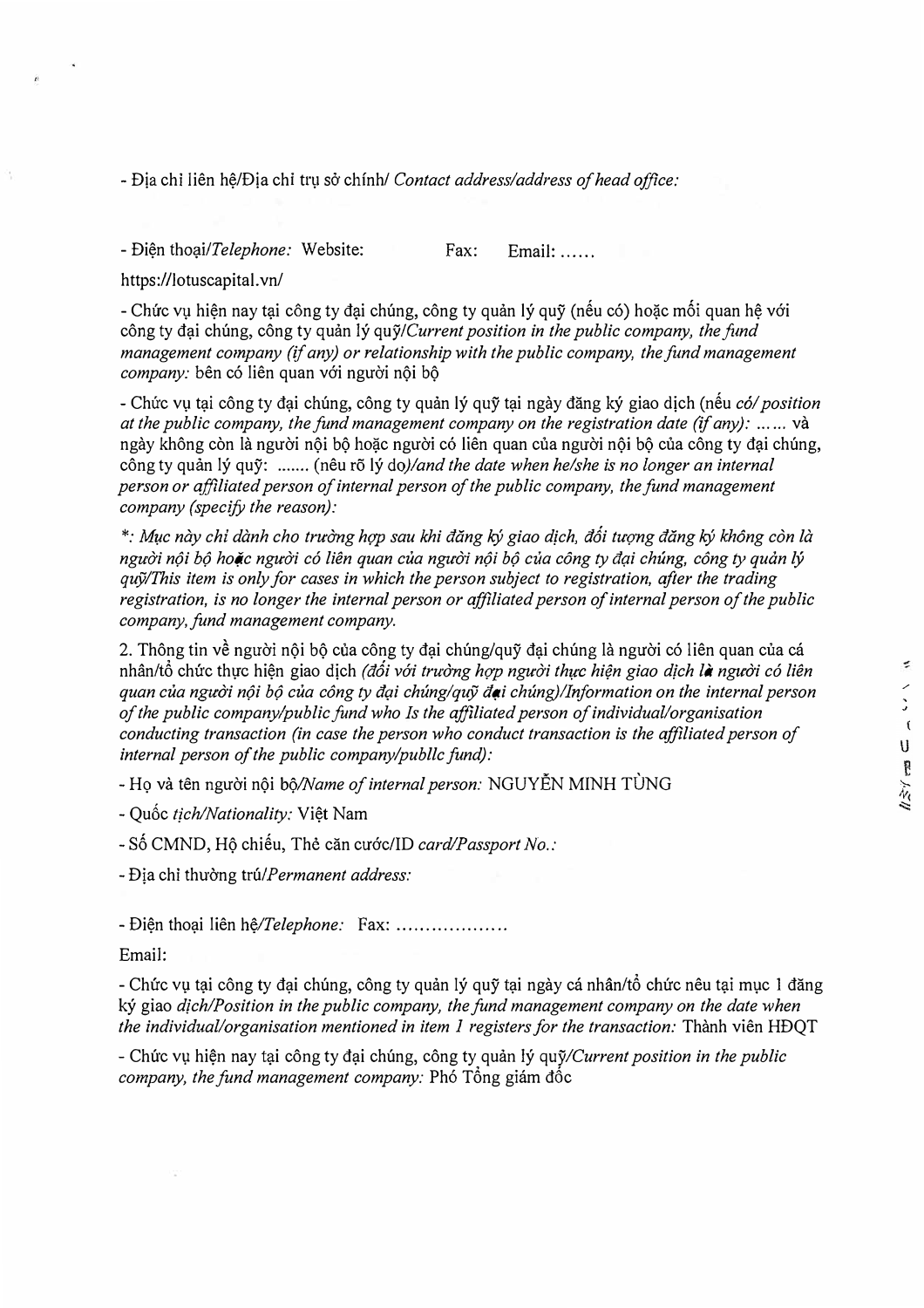- Mối quan hệ giữa cá nhân/tổ chức thực hiện giao dịch với người nội bộ/ *Relationship of individual/organisation executing transaction with internal person: Bên có liên quan* 

- Số lượng, tỷ lệ cổ phiếu/chứng chi quỹ/chứng quyền có bảo đảm mà người nội bộ đang nắm gi $\tilde{u}$  (nếu *có)/Number, ownership percentage of shares/fund certificates/covered warrants held by the internal person (if any):* không

3. Ma chung khoan giao *dich/Securities code:* SAM

Mã chứng khoán cơ sở (đối với chứng quyền có bảo đảm)/Underlying securities code (in case of *covered warrants):* 

4.Các tài khoản giao dịch có cổ phiếu/chứng chỉ quỹ/chứng quyền có bảo đảm nêu tại mục *3/Trading accounts having shares/fund certificates/covered warrants as mentioned at item 3:* 

5.Số lượng, tỷ lê cổ phiếu/chứng chỉ quỹ/chứng quyền có bảo đảm nắm giữ trước khi thực hiện giao dich/ *Number, ownership percentage of shares/fund certificates/covered warrants held before the transaction:* 867.774 cô phiếu, tỷ lệ 0,24%

Số lượng, tỷ lệ chứng khoán cơ sở (nêu tại mục 3) nắm giữ trước khi thực hiện chứng quyền có bảo đảm (đối với chứng quyền có bảo đảm)/Number, ownership percentage of underlying *securities (as mentioned at item 3) held before trading the covered warrants (in case of covered warrants):* 

6. Số lượng cổ phiếu/chứng chỉ quỹ/chứng quyền có bảo đảm đăng ký mua/bán/cho/được cho/tăng/được tăng/thừa kế/chuyển nhượng/nhận chuyển nhượng */Number of shares/fund certificates/covered warrants registered to purchase/sell/present/be presented/donate/be donated/inherit/transfer/be transferred:*

- Loại giao dịch đăng ký (mua/bán/cho/được cho/tặng/được tặng/thừa kế/ chuyển nhượng/nhận chuyền nhượng)/Type of transaction registered (to purchase/sell/present/be presented */donate/be donated/inherit/transfer/be transferred):* Ban

- *Sb* luqng *cb* phiBu/chfrng chi quy/chung quy6n c6 bao dam dang ky giao djch/Number *of shares/fund certificates/covered warrants registered for trading:* 50.000 *cô* phiếu

7. Số lượng cổ phiếu/chứng chỉ quỹ/chứng quyền có bảo đảm đã giao dịch (mua /bán/ cho/được cho/tặng/được tặng/thừa kế/chuyển nhượng/nhận chuyển nhượng/hoán đổi*)/Number of shares/fund certificates/covered warrants being traded (purchase/sell/present/be present/donate/be donated/inherit/transfer/be transferred/swap).*

- Lo(li giao djch da th\l'C hi�n (mua/ ban/ cho/ *duqc* cho/ t?ng/ *duqc* t?ng/ tht'ra kB/ chuy@n nhượng/ nhận chuyển nhượng/ hoán đổi)/Type of transaction executed (to *purchase/sell/present/be presented/donate/be donated/inher it/transfer/be transferredlswap):Ban*

- *Sb* luqng *cb* phiBu/chfrng chi quy/chung quy6n c6 bao dam da giao djch/ *Number of shares/fund certificates/covered warrants traded:* 50.000 cô phiếu

8. Gia tri da giao djch (tfnh theo m�nh gia)/the *value of executed transaction (calculated based on par value):* 500.000.000 d6ng